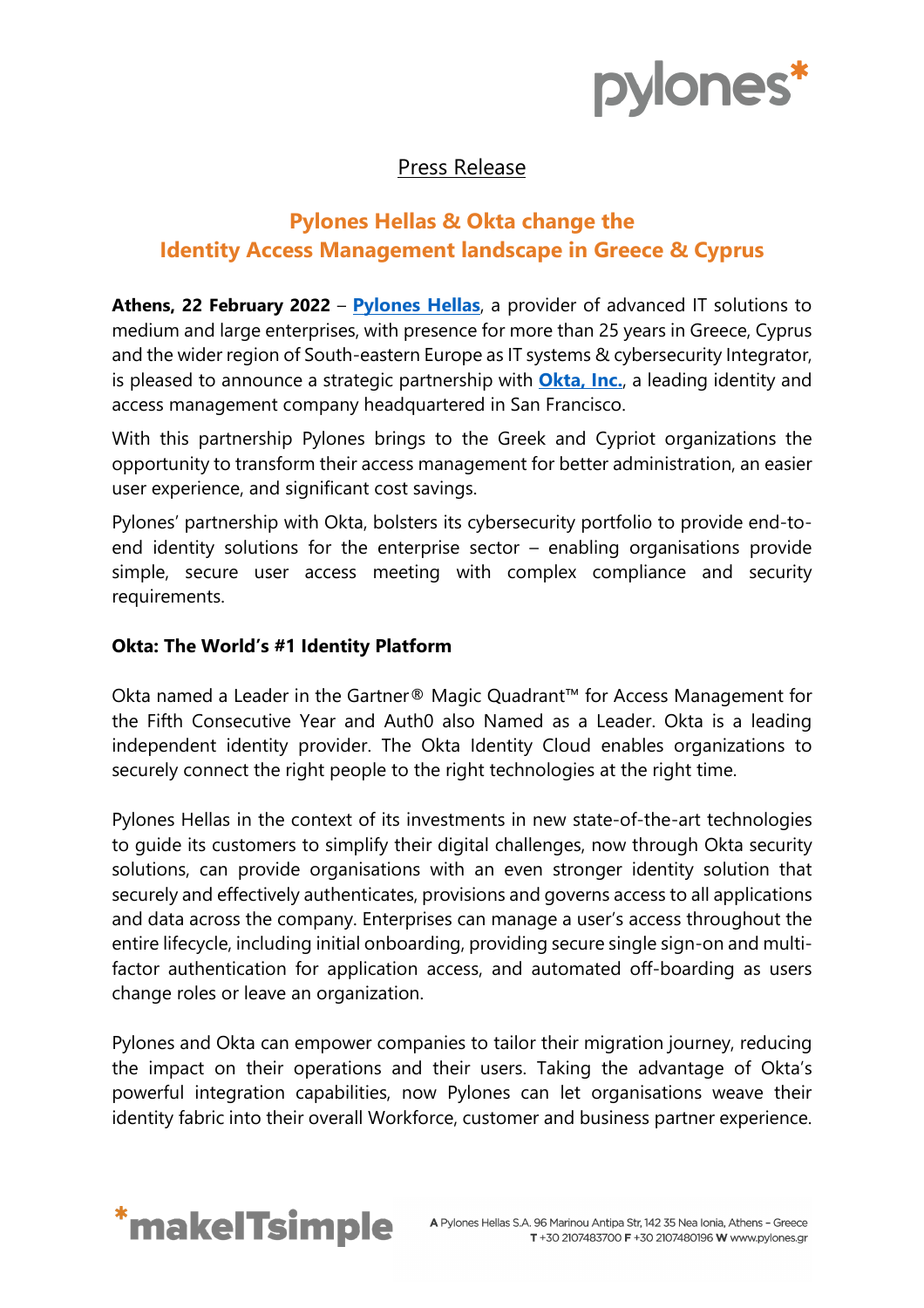

"*As the foundation for secure connections between people and technology, Okta works with partners that help us achieve our vision to enable any company to use any technology — cloud applications, on-prem applications, and more," said* **Justin Doo, Regional Vice President, SEMEA at Okta***. "We are excited to work with Pylones Hellas, an established partner with considerable expertise in cybersecurity, automation, threat prevention, IAM and customer identity, to help support and execute that vision in Greece. With Okta, Pylones Hellas' clients will be able to give their employees, customers and partners access to the best tools available while enforcing strong security protections.*"

**Mr. Emmanuel Netos, CEO of Pylones Hellas***,* stated about the new cooperation: "*Pylones Hellas is now ready to support the most complex IAM use cases, thanks to its commitment to developing joint solutions and its powerful product roadmaps. With Okta as a strategic ally, we have the power to provide simple and secure access to people and organizations everywhere, giving them the confidence to reach their full potential.* "

### **About Pylones Hellas**

Pylones Hellas, member of the Cypriot group P.M.Tseriotis Ltd, is active for more than 25 years in the field of digital technologies and internet security. The company combines the services of both IT systems integrator and IT security integrator, consisting a pioneer IT provider for the Greek market. Based on three significant pillars Security, Optimization and High Availability, Pylones Hellas provides cutting-edge technology solutions, on any scale, in multiple demanding sectors such as Telecommunications, Hotels, Financial institutions and companies that base their business on the Internet, while continuing updating its customers' Information Technology Infrastructure, to provide, in turn, a high level of digital services to their customers.

Pylones Hellas are cooperating as partners with F5, AWS, HPE, IBM and Microsoft offering numerous solutions in areas such as security, wired and wireless networks, storage, business critical systems, datacenters and cloud.

For more information please visit: [www.pylones.gr](https://www.pylones.gr/) | [LinkedIn](https://www.linkedin.com/company/pylones-hellas-sa) | [Facebook](https://www.facebook.com/PYLONESHELLAS/) Page | [YouTube](https://www.youtube.com/channel/UCQYSmf326UMx24r0Dcb2w9w)

### **About Okta, Inc.**

Okta is the leading independent identity provider. The Okta Identity Cloud enables organizations to securely connect the right people to the right technologies at the right time. With more than 7,000 pre-built integrations to applications and infrastructure providers, Okta provides simple and secure access to people and organizations everywhere, giving them the confidence to reach their full potential. More than 14,000 organizations, including JetBlue, Nordstrom, Siemens, Slack,